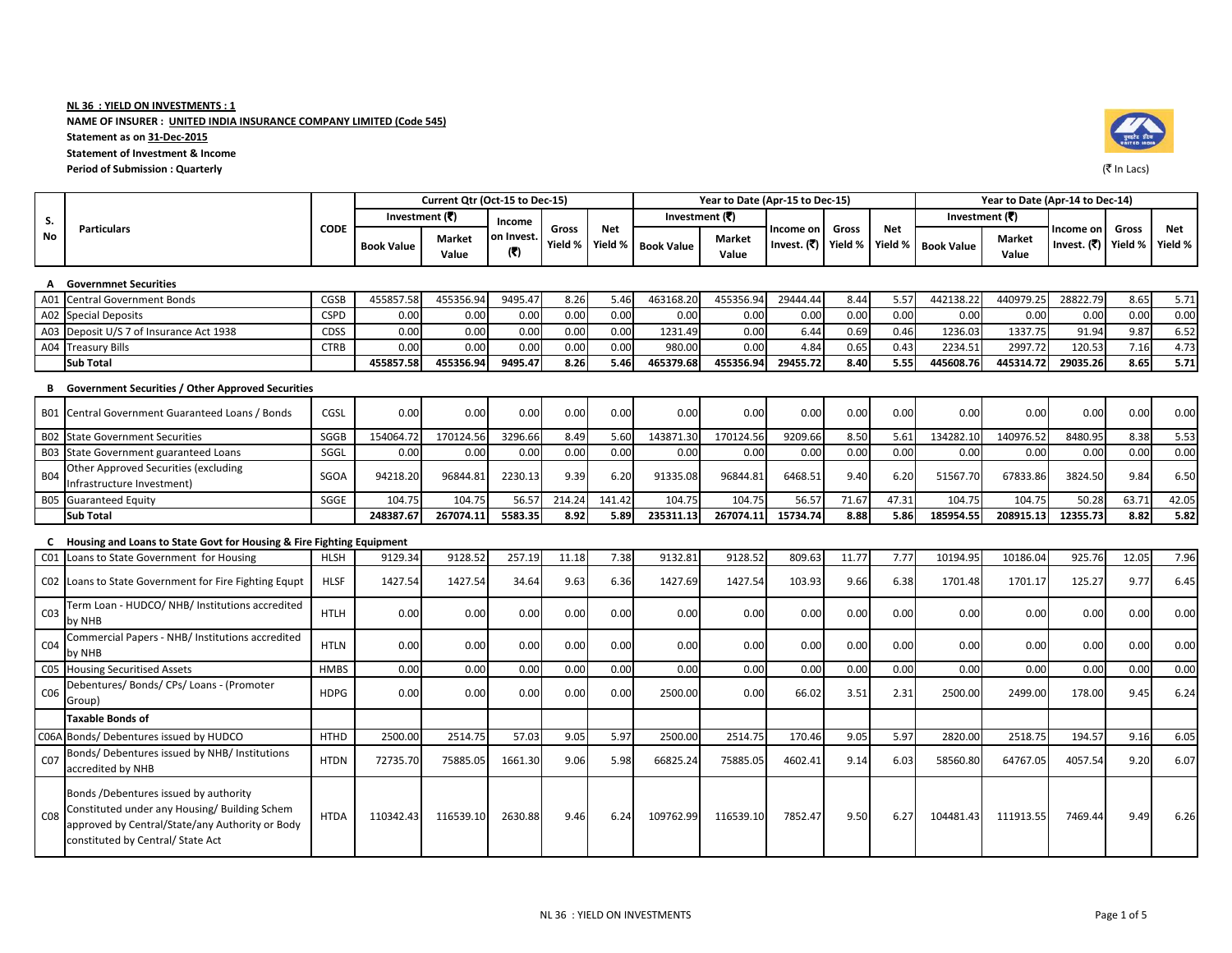NAME OF INSURER : UNITED INDIA INSURANCE COMPANY LIMITED (Code 545)

Statement as on 31-Dec-2015

Statement of Investment & Income

#### Period of Submission : Quarterlyy with the contract of the contract of the contract of the contract of the contract of the contract of the contract of the contract of the contract of the contract of the contract of the contract of the contract of the c

|                 | <b>Particulars</b>                                                                                                                                                             |             |                   | Current Qtr (Oct-15 to Dec-15) |                   |                  |            |                    | Year to Date (Apr-15 to Dec-15) |                          |                  |                |                   | Year to Date (Apr-14 to Dec-14) |                          |                  |                |
|-----------------|--------------------------------------------------------------------------------------------------------------------------------------------------------------------------------|-------------|-------------------|--------------------------------|-------------------|------------------|------------|--------------------|---------------------------------|--------------------------|------------------|----------------|-------------------|---------------------------------|--------------------------|------------------|----------------|
| S.              |                                                                                                                                                                                |             | Investment (₹)    |                                | Income            |                  |            | Investment (₹)     |                                 |                          |                  |                | Investment (₹)    |                                 |                          |                  |                |
| No              |                                                                                                                                                                                | <b>CODE</b> | <b>Book Value</b> | <b>Market</b><br>Value         | on Invest.<br>(3) | Gross<br>Yield % | <b>Net</b> | Yield % Book Value | <b>Market</b><br>Value          | Income on<br>Invest. (₹) | Gross<br>Yield % | Net<br>Yield % | <b>Book Value</b> | <b>Market</b><br>Value          | Income on<br>Invest. (₹) | Gross<br>Yield % | Net<br>Yield % |
|                 | <b>Tax Free Bonds</b>                                                                                                                                                          |             |                   |                                |                   |                  |            |                    |                                 |                          |                  |                |                   |                                 |                          |                  |                |
|                 | C09 Bonds/Debentures issued by HUDCO                                                                                                                                           | <b>HFHD</b> | 0.00              | 0.00                           | 0.00              | 0.00             | 0.00       | 0.00               | 0.00                            | 0.00                     | 0.00             | 0.00           | 0.00              | 0.00                            | 0.00                     | 0.00             | 0.00           |
| C10             | Bonds/Debentures issued by NHB/ Institutions<br>accredited by NHB                                                                                                              | <b>HFDN</b> | 0.00              | 0.00                           | 0.00              | 0.00             | 0.00       | 0.00               | 0.00                            | 0.00                     | 0.00             | 0.00           | 0.00              | 0.00                            | 0.00                     | 0.00             | 0.00           |
| C11             | Bonds /Debentures issued by authority<br>Constituted under any Housing building Schem<br>approved by Central/State/any Authority or Body<br>constituted by Central / State Act | <b>HFDA</b> | 0.00              | 0.00                           | 0.00              | 0.00             | 0.00       | 0.00               | 0.00                            | 0.00                     | 0.00             | 0.00           | 0.00              | 0.00                            | 0.00                     | 0.00             | 0.00           |
|                 | <b>OTHER INVESTMENTS</b>                                                                                                                                                       |             |                   |                                |                   |                  |            |                    |                                 |                          |                  |                |                   |                                 |                          |                  |                |
|                 | C12 Debentures / Bonds / CPs / Loans                                                                                                                                           | <b>HODS</b> | 0.00              | 0.00                           | 0.00              | 0.00             | 0.00       | 0.00               | 0.00                            | 0.00                     | 0.00             | 0.00           | 0.00              | 0.00                            | 0.00                     | 0.00             | 0.00           |
|                 | C13 Housing - Securitised Assets                                                                                                                                               | <b>HOMB</b> | 0.00              | 0.00                           | 0.00              | 0.00             | 0.00       | 0.00               | 0.00                            | 0.00                     | 0.00             | 0.00           | 0.00              | 0.00                            | 0.00                     | 0.00             | 0.00           |
| C14             | Debentures /Bonds /CPs /Loans - (Promoter<br>Group)                                                                                                                            | <b>HOPG</b> | 0.00              | 0.00                           | 0.00              | 0.00             | 0.00       | 0.00               | 0.00                            | 0.00                     | 0.00             | 0.00           | 0.00              | 0.00                            | 0.00                     | 0.00             | 0.00           |
|                 | <b>Sub Total</b>                                                                                                                                                               |             | 196135.00         | 205494.96                      | 4641.04           | 9.39             | 6.20       | 192148.73          | 205494.96                       | 13604.92                 | 9.40             | 6.20           | 180258.66         | 193585.56                       | 12950.58                 | 9.54             | 6.29           |
| D.              | Infrastructure Investments                                                                                                                                                     |             |                   |                                |                   |                  |            |                    |                                 |                          |                  |                |                   |                                 |                          |                  |                |
|                 | D01 Infrastructure - Other Approved Securities                                                                                                                                 | <b>ISAS</b> | 1487.50           | 1456.65                        | 32.18             | 8.58             | 5.67       | 1545.68            | 1456.65                         | 96.98                    | 8.33             | 5.50           | 3489.27           | 3452.95                         | 215.17                   | 8.18             | 5.40           |
|                 | D02 Infrastructure - PSU - Equity Shares - Quoted                                                                                                                              | <b>ITPE</b> | 30461.80          | 30043.33                       | 1191.78           | 15.52            | 10.25      | 30245.83           | 30043.33                        | 1471.53                  | 6.46             | 4.26           | 24751.02          | 33736.67                        | 932.33                   | 5.00             | 3.30           |
| D <sub>03</sub> | Infrastructure - Corporate Securities - Equity<br>Shares - Quoted                                                                                                              | <b>ITCE</b> | 29530.86          | 86946.67                       | 0.00              | 0.00             | 0.00       | 27102.03           | 86946.67                        | 1208.45                  | 5.92             | 3.91           | 25941.72          | 97731.78                        | 4020.58                  | 20.57            | 13.58          |
| D <sub>04</sub> | Infrastructure - Equity and Equity Related<br>Instruments (Promoter Group)                                                                                                     | <b>IEPG</b> | 0.00              | 0.00                           | 0.00              | 0.00             | 0.00       | 0.00               | 0.00                            | 0.00                     | 0.00             | 0.00           | 0.00              | 0.00                            | 0.00                     | 0.00             | 0.00           |
|                 | D05 Infrastructure - Securitised Assets                                                                                                                                        | <b>IESA</b> | 0.00              | 0.00                           | 0.00              | 0.00             | 0.00       | 0.00               | 0.00                            | 0.00                     | 0.00             | 0.00           | 0.00              | 0.00                            | 0.00                     | 0.00             | 0.00           |
| D <sub>06</sub> | Infrastructure - Debenture/ Bonds/ CPs/ Loans -<br><b>Promoters Group</b>                                                                                                      | <b>IDPG</b> | 0.00              | 0.00                           | 0.00              | 0.00             | 0.00       | 0.00               | 0.00                            | 0.00                     | 0.00             | 0.00           | 0.00              | 0.00                            | 0.00                     | 0.00             | 0.00           |
| D07             | Infrastructure - Infrastructure Development Fund<br>(IDF)                                                                                                                      | <b>IDDF</b> | 0.00              | 0.00                           | 0.00              | 0.00             | 0.00       | 0.00               | 0.00                            | 0.00                     | 0.00             | 0.00           | 0.00              | 0.00                            | 0.00                     | 0.00             | 0.00           |
|                 | <b>Taxable Bonds</b>                                                                                                                                                           |             |                   |                                |                   |                  |            |                    |                                 |                          |                  |                |                   |                                 |                          |                  |                |
|                 | D08 Infrastructure-PSU-Debenture/Bonds                                                                                                                                         | <b>IPTD</b> | 143490.04         | 147093.49                      | 3228.40           | 8.93             | 5.89       | 143860.36          | 147093.49                       | 9748.33                  | 8.99             | 5.94           | 147967.04         | 152555.23                       | 9982.51                  | 8.95             | 5.91           |
|                 | D09 Infrastructure - PSU - CPs                                                                                                                                                 | <b>IPCP</b> | 0.00              | 0.00                           | 0.00              | 0.00             | 0.00       | 0.00               | 0.00                            | 0.00                     | 0.00             | 0.00           | 0.00              | 0.00                            | 0.00                     | 0.00             | 0.00           |
| D <sub>10</sub> | Infrastructure-Other Corporate Securities -<br>Debentures/Bonds                                                                                                                | <b>ICTD</b> | 112093.06         | 120474.10                      | 2632.00           | 9.32             | 6.15       | 97957.40           | 120474.10                       | 6920.38                  | 9.38             | 6.19           | 80078.38          | 86665.40                        | 5581.26                  | 9.25             | 6.11           |



D11 Infrastructure - Other Corporate Securities - CPs ICCP 0.00 0.00 0.00 0.00 0.00 0.00 0.00 0.00 0.00 0.00 0.00 0.00

D12 |Infrastructure - Term Loans (with Charge) | ILWC | 541.24 246.01 7.27 5.33 3.52 541.24 246.01 21.81 5.35 3.53 547.77

250.37 21.63 5.24 3.46

0.00 0.00 0.00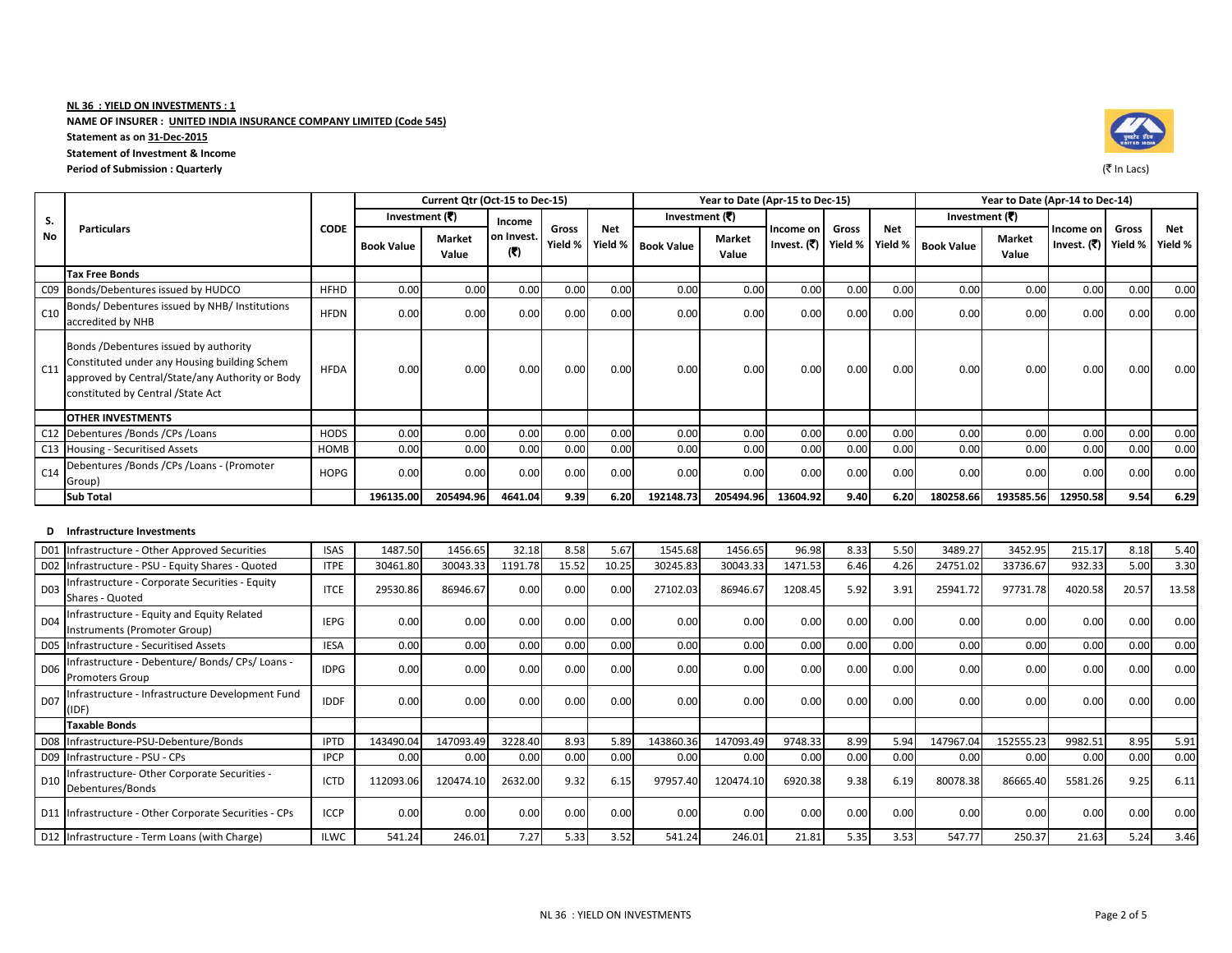NAME OF INSURER : UNITED INDIA INSURANCE COMPANY LIMITED (Code 545)

Statement as on 31-Dec-2015

Statement of Investment & Income

#### Period of Submission : Quarterly

Equity Shares (incl. Equity related Instruments) -

Corporate Securities - Debentures / Bonds/ CPs /Loan - (Promoter Group)

E13 Investment Properties - Immovable TRINP 6.00 0.00 0.00 0.00

Corporate Securities - Preference Shares

E04

E10

Promoter Group

|                 | <b>Particulars</b>                                                                           |             |                   | Current Qtr (Oct-15 to Dec-15)<br>Year to Date (Apr-15 to Dec-15) |                   |                  |                       |                   |                        |                             |                  |                       |                                 | Year to Date (Apr-14 to Dec-14) |                          |                  |                |  |  |  |  |
|-----------------|----------------------------------------------------------------------------------------------|-------------|-------------------|-------------------------------------------------------------------|-------------------|------------------|-----------------------|-------------------|------------------------|-----------------------------|------------------|-----------------------|---------------------------------|---------------------------------|--------------------------|------------------|----------------|--|--|--|--|
| S.              |                                                                                              |             | Investment $(3)$  |                                                                   | Income            |                  |                       | Investment $(3)$  |                        |                             |                  |                       | Investment $(\overline{\zeta})$ |                                 |                          |                  |                |  |  |  |  |
| No              |                                                                                              | <b>CODE</b> | <b>Book Value</b> | <b>Market</b><br>Value                                            | on Invest.<br>(3) | Gross<br>Yield % | <b>Net</b><br>Yield % | <b>Book Value</b> | <b>Market</b><br>Value | Income on<br>Invest. $( ₹)$ | Gross<br>Yield % | <b>Net</b><br>Yield % | <b>Book Value</b>               | <b>Market</b><br>Value          | Income on<br>Invest. (₹) | Gross<br>Yield % | Net<br>Yield % |  |  |  |  |
|                 | <b>Tax Free Bonds</b>                                                                        |             |                   |                                                                   |                   |                  |                       |                   |                        |                             |                  |                       |                                 |                                 |                          |                  |                |  |  |  |  |
|                 | D13 Infrastructure-PSU/Debenture/Bonds                                                       | <b>IPFD</b> | 16021.06          | 19143.01                                                          | 310.94            | 7.70             | 5.08                  | 16035.15          | 19143.01               | 930.65                      | 7.70             | 5.08                  | 17078.76                        | 20261.46                        | 1000.30                  | 7.77             | 5.13           |  |  |  |  |
| D <sub>14</sub> | nfrastructure-Other Corporate Securities -<br>Debentures/Bonds                               | <b>ICFD</b> | 0.00              | 0.00                                                              | 0.00              | 0.00             | 0.00                  | 0.00              | 0.00                   | 0.00                        | 0.00             | 0.00                  | 0.00                            | 0.00                            | 0.00                     | 0.00             | 0.00           |  |  |  |  |
|                 | <b>OTHER INVESTMENTS</b>                                                                     |             |                   |                                                                   |                   |                  |                       |                   |                        |                             |                  |                       |                                 |                                 |                          |                  |                |  |  |  |  |
|                 | D15 Infrastructure - Equity (including unlisted)                                             | <b>IOEQ</b> | 3559.08           | 2004.23                                                           | 8.27              | 0.92             | 0.61                  | 4645.54           | 2004.23                | 8.27                        | 0.24             | 0.16                  | 2865.09                         | 1741.49                         | 0.00                     | 0.00             | 0.00           |  |  |  |  |
|                 | D16 Infrastructure - Debentures / Bonds / CPs / Ioans                                        | <b>IODS</b> | 40367.56          | 39992.39                                                          | 1100.36           | 10.81            | 7.14                  | 40876.76          | 39992.39               | 3192.30                     | 10.37            | 6.84                  | 37962.36                        | 38304.77                        | 3028.08                  | 10.59            | 6.99           |  |  |  |  |
| D <sub>17</sub> | Infrastructure - Securitised Assets                                                          | <b>IOSA</b> | 0.00              | 0.00                                                              | 0.00              | 0.00             | 0.00                  | 0.00              | 0.00                   | 0.00                        | 0.00             | 0.00                  | 0.00                            | 0.00                            | 0.00                     | 0.00             | 0.00           |  |  |  |  |
|                 | D18 Infrastructure - Equity (Promoter Group)                                                 | <b>IOPE</b> | 0.00              | 0.00                                                              | 0.00              | 0.00             | 0.00                  | 0.00              | 0.00                   | 0.00                        | 0.00             | 0.00                  | 39.60                           | 0.00                            | 0.00                     | 0.00             | 0.00           |  |  |  |  |
| D <sub>19</sub> | nfrastructure - Debentures / Bonds / CPs / loans -<br>(Promoter Group)                       | <b>IOPD</b> | 0.00              | 0.00                                                              | 0.00              | 0.00             | 0.00                  | 0.00              | 0.00                   | 0.00                        | 0.00             | 0.00                  | 0.00                            | 0.00                            | 0.00                     | 0.00             | 0.00           |  |  |  |  |
|                 | <b>Sub Total</b>                                                                             |             | 377552.21         | 447399.87                                                         | 8511.21           | 8.94             | 5.90                  | 362809.98         | 447399.87              | 23598.70                    | 8.63             | 5.70                  | 340721.00                       | 434700.13                       | 24781.85                 | 9.65             | 6.37           |  |  |  |  |
|                 | E APPROVED INVESTMENT SUBJECT TO EXPOSURE NORMS                                              |             |                   |                                                                   |                   |                  |                       |                   |                        |                             |                  |                       |                                 |                                 |                          |                  |                |  |  |  |  |
| E01             | <b>PSU - Equity Shares - Quoted</b>                                                          | EAEQ        | 173397.52         | 193885.68                                                         | 4566.98           | 10.45            | 6.90                  | 170649.16         | 193885.68              | 20743.69                    | 16.13            | 10.65                 | 137579.72                       | 248299.84                       | 8443.58                  | 8.15             | 5.38           |  |  |  |  |
| E02             | Corporate Securities - Equity Shares (Ordinary)-<br>Quoted                                   | <b>EACE</b> | 211195.03         | 609333.34                                                         | 26604.93          | 49.98            | 32.99                 | 200299.67         | 609333.34              | 54746.52                    | 36.28            | 23.95                 | 158466.09                       | 602605.14                       | 33680.28                 | 28.21            | 18.62          |  |  |  |  |
| E03             | Equity Shares - Companies Incorporated Outside<br>India (Invested prior to IRDA Regulations) | <b>EFES</b> | 1052.29           | 820.78                                                            | 1.41              | 0.53             | 0.35                  | 1052.29           | 820.78                 | 359.37                      | 45.33            | 29.92                 | 1052.29                         | 1197.57                         | 397.27                   | 50.11            | 33.08          |  |  |  |  |

EEPG 9891.34 31137.80 228.68 9.17 6.05 7105.68 31137.80 1015.80 18.97 12.52 7883.72 27912.25 3655.05 61.53 40.62

50.76 0.00 0.00 0.00 50.76 50.76 29.60 77.40 51.09 50.76 50.76 29.60 77.40 51.09

0.00 0.00 0.00 0.00 0.00 0.00 0.00 0.00 0.00 0.00 0.00 0.00

E05 Corporate Securities - Bonds - (Taxable) EPBT 30761.30 29251.05 684.30 8.83 5.83 32359.86 29251.05 2148.42 8.81

y with the contract of the contract of the contract of the contract of the contract of the contract of the contract of the contract of the contract of the contract of the contract of the contract of the contract of the c

E06 Corporate Securities - Bonds - (Taxfree) EPBF 0.00 0.00 0.00 0.00 0.00 0.00 0.00 0.00 0.00 0.00 0.00 0.00 0.00 0.00 0.00

E08 Corporate Securities - Investment in Subsidiaries | ECIS | 7.62 7.62 | 11.11 578.38 381.79 7.62 11.11 193.49 127.72 7.62 7.62 7.62 11.11 193.49 127.72 E09 Corporate Securities - Debentures ECOS 136853.13 142218.82 3416.68 9.90 6.54 148975.19 142218.82 8838.01 7.87 5.20 160088.97 169075.64 12031.71 9.98 6.58

E11 Corporate Securities - Derivative Instruments ECDI 0.00 0.00 0.00 0.00 0.00 0.00 0.00 0.00 0.00 0.00 0.00 0.00 0.00 0.00 0.00E12 Municpal Bonds EMUN 0.00 0.00 0.00 0.00 0.00 0.00 0.00 0.00 0.00 0.00 0.00 0.00 0.00 0.00 0.00

E14 |Loans- Policy Loans | ELPL | 0.00| 0.00| 0.00| 0.00| 0.00| 0.00| 0.00| 0.00| 0.00| 0.00| 0.00| 0.00| 0.00| 0.00| 0.00| 0.00|

EDPG 11022.31 11330.95 251.83 9.06 5.98 11025.60 11330.95 754.01 9.08 5.99 9198.74 11343.85 631.32 9.11 6.01

51.09

 $0.00$ 

5.82 39042.02 34090.58 2464.12 8.38 5.53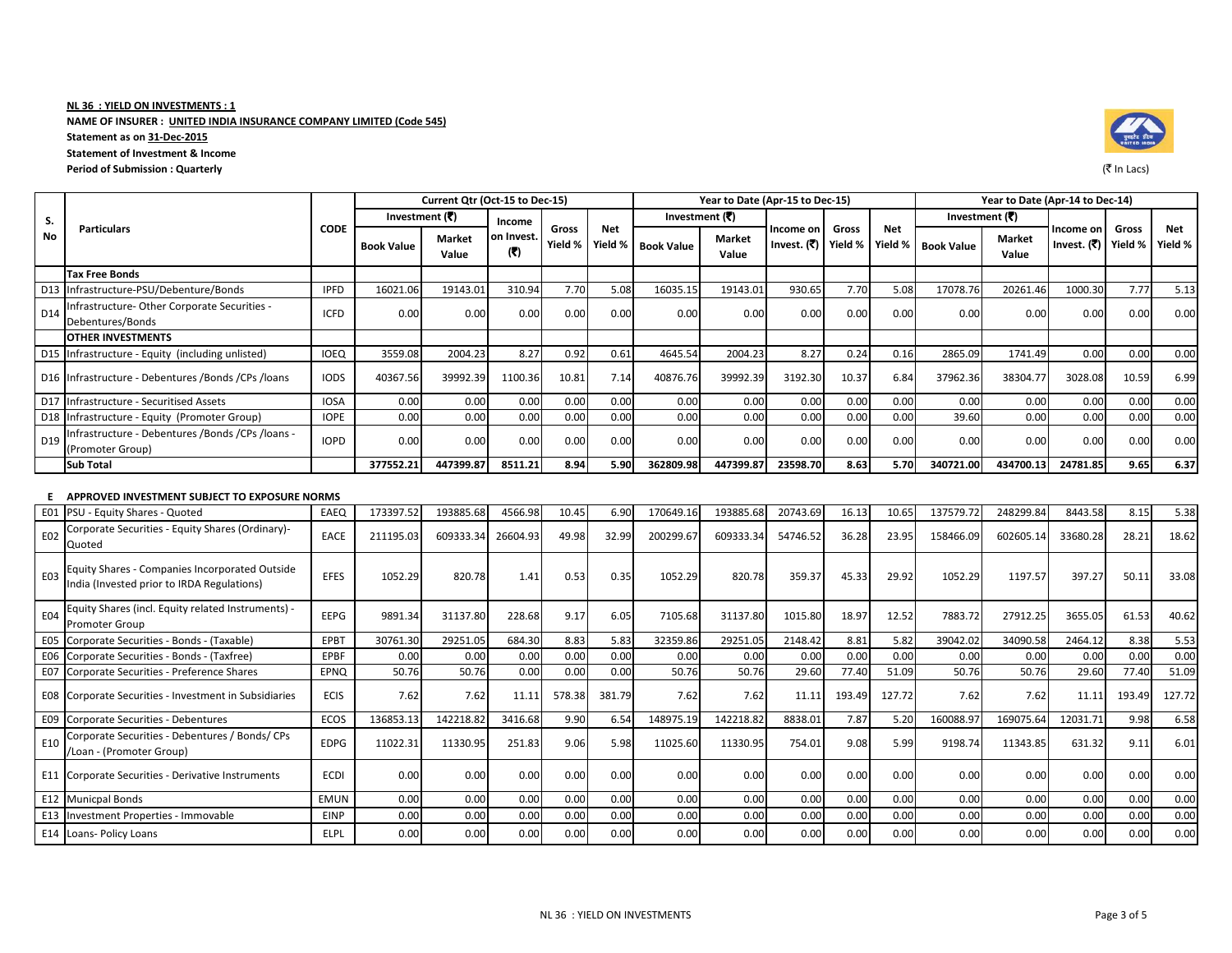NAME OF INSURER : UNITED INDIA INSURANCE COMPANY LIMITED (Code 545)

Statement as on 31-Dec-2015

Statement of Investment & Income

### Period of Submission : Quarterly

|                 | <b>Particulars</b>                                                                                                  |             |                   | Current Qtr (Oct-15 to Dec-15) |                   |                  |                       |                   | Year to Date (Apr-15 to Dec-15) |                          |                  |                       |                   |                        |                                              | Year to Date (Apr-14 to Dec-14) |      |  |
|-----------------|---------------------------------------------------------------------------------------------------------------------|-------------|-------------------|--------------------------------|-------------------|------------------|-----------------------|-------------------|---------------------------------|--------------------------|------------------|-----------------------|-------------------|------------------------|----------------------------------------------|---------------------------------|------|--|
| S.              |                                                                                                                     |             | Investment (₹)    |                                | Income            |                  |                       | Investment (₹)    |                                 |                          |                  |                       | Investment (₹)    |                        | Gross<br>Income on<br>Invest. (₹)<br>Yield % |                                 |      |  |
| No              |                                                                                                                     | <b>CODE</b> | <b>Book Value</b> | <b>Market</b><br>Value         | on Invest.<br>(3) | Gross<br>Yield % | <b>Net</b><br>Yield % | <b>Book Value</b> | <b>Market</b><br>Value          | Income on<br>Invest. (₹) | Gross<br>Yield % | <b>Net</b><br>Yield % | <b>Book Value</b> | <b>Market</b><br>Value |                                              | Net<br>Yield %                  |      |  |
| E <sub>15</sub> | Loans - Secured Loans - Mortgage of Property in<br>India (Term Loan)                                                | ELMI        | 2152.45           | 1992.16                        | 93.07             | 17.16            | 11.32                 | 2180.83           | 1992.16                         | 259.31                   | 15.78            | 10.42                 | 2266.33           | 1999.65                | 233.29                                       | 13.66                           | 9.02 |  |
| E16             | Loans - Secured Loans - Mortgage of Property<br>outside India (Term Loan)                                           | <b>ELMO</b> | 0.00              | 0.00                           | 0.00              | 0.00             | 0.00                  | 0.00              | 0.00                            | 0.00                     | 0.00             | 0.00                  | 0.00              | 0.00                   | 0.00                                         | 0.00                            | 0.00 |  |
| E17             | Deposits - Deposit with Scheduled Banks, Fis (Incl.<br>Bank Balance awaiting Investment), CCIL, RBI                 | <b>ECDB</b> | 50227.71          | 46901.03                       | 1099.92           | 8.69             | 5.73                  | 52722.53          | 46901.03                        | 3530.61                  | 8.89             | 5.87                  | 73266.62          | 46400.00               | 5051.65                                      | 9.15                            | 6.04 |  |
|                 | E18 Deposits - CDs with Scheduled Banks                                                                             | <b>EDCD</b> | 0.00              | 0.00                           | 0.00              | 0.00             | 0.00                  | 0.00              | 0.00                            | 0.00                     | 0.00             | 0.00                  | 0.00              | 0.00                   | 0.00                                         | 0.00                            | 0.00 |  |
|                 | E19 Deposits - Repo / Reverse Repo - Govt Securities                                                                | <b>ECMR</b> | 6074.76           | 0.00                           | 98.69             | 6.45             | 4.25                  | 5302.55           | 0.00                            | 265.67                   | 6.65             | 4.39                  | 7253.90           | 0.00                   | 389.73                                       | 7.13                            | 4.71 |  |
| E20             | Deposits - Repo / Reverse Repo - Corporate<br><b>Securities</b>                                                     | <b>ECCR</b> | 0.00              | 0.00                           | 0.00              | 0.00             | 0.00                  | 0.00              | 0.00                            | 0.00                     | 0.00             | 0.00                  | 0.00              | 0.00                   | 0.00                                         | 0.00                            | 0.00 |  |
| E21             | Deposits with Primary Dealers duly Recognised by<br>Reserve Bank of India                                           | <b>EDPD</b> | 0.00              | 0.00                           | 0.00              | 0.00             | 0.00                  | 0.00              | 0.00                            | 0.00                     | 0.00             | 0.00                  | 0.00              | 0.00                   | 0.00                                         | 0.00                            | 0.00 |  |
| E22             | CCIL - CBLO                                                                                                         | <b>ECBO</b> | 3504.34           | 0.00                           | 26.29             | 2.98             | 1.96                  | 5521.98           | 0.00                            | 68.96                    | 1.66             | 1.09                  | 3392.81           | 4997.62                | 101.33                                       | 3.96                            | 2.62 |  |
|                 | <b>E23</b> Commercial Papers                                                                                        | <b>ECCP</b> | 0.00              | 0.00                           | 0.00              | 0.00             | 0.00                  | 0.00              | 0.00                            | 0.00                     | 0.00             | 0.00                  | 0.00              | 0.00                   | 0.00                                         | 0.00                            | 0.00 |  |
| E24             | <b>Application Money</b>                                                                                            | <b>ECAM</b> | 4687.50           | 0.00                           | 0.00              | 0.00             | 0.00                  | 4427.59           | 0.00                            | 0.00                     | 0.00             | 0.00                  | 1284.80           | 0.00                   | 21.97                                        | 2.27                            | 1.50 |  |
| E25             | Perpetual Debt Instruments of Tier I & II Capital<br><b>Issued by PSU Banks</b>                                     | <b>EUPD</b> | 25185.15          | 25791.70                       | 598.39            | 9.43             | 6.22                  | 25190.12          | 25791.70                        | 1788.67                  | 9.42             | 6.22                  | 27693.26          | 25874.16               | 1738.28                                      | 8.33                            | 5.50 |  |
| E26             | Perpetual Debt Instruments of Tier I & II Capital<br>Issued by Non-PSU Banks                                        | EPPD        | 7467.86           | 7598.25                        | 188.50            | 10.01            | 6.61                  | 7468.41           | 7598.25                         | 563.44                   | 10.01            | 6.61                  | 7470.57           | 7688.75                | 563.44                                       | 10.01                           | 6.61 |  |
| E27             | Perpetual Non-Cum. P.Shares & Redeemable<br>Cumulative P. Shares of Tier 1&2 Capital issued by<br><b>PSU Banks</b>  | <b>EUPS</b> | 0.00              | 0.00                           | 0.00              | 0.00             | 0.00                  | 0.00              | 0.00                            | 0.00                     | 0.00             | 0.00                  | 0.00              | 0.00                   | 0.00                                         | 0.00                            | 0.00 |  |
|                 | Perpetual Non-Cum. P.Shares & Redeemable<br>E28 Cumulative P. Shares of Tier 1&2 Capital issued by<br>Non-PSU Banks | <b>EPPS</b> | 0.00              | 0.00                           | 0.00              | 0.00             | 0.00                  | 0.00              | 0.00                            | 0.00                     | 0.00             | 0.00                  | 0.00              | 0.00                   | 0.00                                         | 0.00                            | 0.00 |  |
| E29             | Foreign Debt Securities (Invested prior to IRDA<br>Regulations)                                                     | <b>EFDS</b> | 0.00              | 0.00                           | 0.00              | 0.00             | 0.00                  | 0.00              | 0.00                            | 0.00                     | 0.00             | 0.00                  | 0.00              | 0.00                   | 0.00                                         | 0.00                            | 0.00 |  |
| E30             | Mutual Fund - Gilt/G.Sec/Liquid Schemes                                                                             | <b>EGMF</b> | 41671.11          | 48746.43                       | 673.54            | 6.41             | 4.23                  | 33796.74          | 48746.43                        | 1872.26                  | 7.35             | 4.85                  | 26726.92          | 18385.25               | 1380.10                                      | 6.85                            | 4.52 |  |
|                 | E31 Mutual Fund - (Under Insurer's Promoter Group)                                                                  | <b>EMPG</b> | 0.00              | 0.00                           | 0.00              | 0.00             | 0.00                  | 0.00              | 0.00                            | 0.00                     | 0.00             | 0.00                  | 0.00              | 0.00                   | 0.00                                         | 0.00                            | 0.00 |  |
| E32             | Net Current Assets (Only in respect of ULIP<br>Business)                                                            | <b>ENCA</b> | 0.00              | 0.00                           | 0.00              | 0.00             | 0.00                  | 0.00              | 0.00                            | 0.00                     | 0.00             | 0.00                  | 0.00              | 0.00                   | 0.00                                         | 0.00                            | 0.00 |  |
|                 | <b>Sub Total</b>                                                                                                    |             |                   | 715202.18 1149066.35 38544.33  |                   | 21.38            | 14.11                 |                   | 708136.59 1149066.35            | 96995.46                 | 18.18            | 12.00                 |                   | 662725.16 1199928.68   | 70823.83                                     | 14.18                           | 9.36 |  |



y with the contract of the contract of the contract of the contract of the contract of the contract of the contract of the contract of the contract of the contract of the contract of the contract of the contract of the c